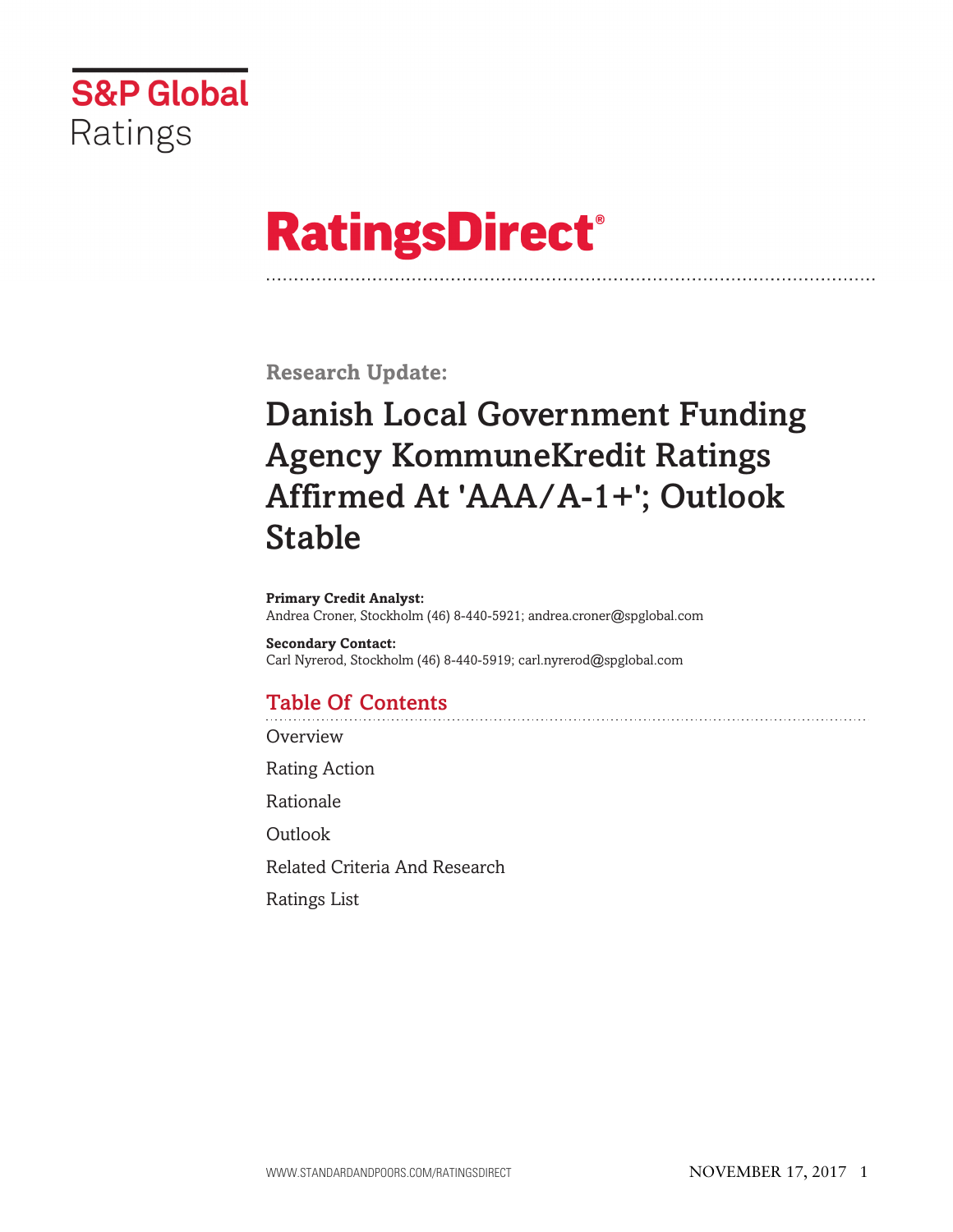#### <span id="page-1-0"></span>**Overview**

- Danish local government funding agency KommuneKredit continues to benefit from very solid operations, thanks to excellent asset quality, capitalization, and asset-liability management, as well as a joint and several liability structure from the Danish local government sector.
- We are affirming our 'AAA/A-1+' long- and short-term issuer credit ratings on KommuneKredit.
- The stable outlook reflects our expectation that, over the coming two years, KommuneKredit's joint and several member liability structure will remain intact, and that the agency will continue to pursue prudent risk-management practices and excellent asset quality, and maintain its liquidity policies and liquidity position.

#### **Rating Action**

On Nov. 17, 2017, S&P Global Ratings affirmed its 'AAA' long-term and 'A-1+' shortterm issuer credit ratings on Danish local government funding agency KommuneKredit. The outlook is stable.

#### **Rationale**

We use our "Principles of Credit Ratings" to assess KommuneKredit. KommuneKredit's enterprise risk profile is benchmarked from our multilateral lending institutions (MLI) and other supranational institutions ratings methodology, which is based on a combination of policy importance and governance and management expertise. The financial risk profile is benchmarked against the MLI methodology, with a combination of capital adequacy and funding and liquidity. We then factor in the joint and several liability to KommuneKredit from its members, which results in a 'AAA' rating.

The ratings also reflect our view of KommuneKredit's prudent risk management, excellent asset quality, and very strong capitalization. KommuneKredit's special status as a lending agency under government law limits its exposure to regulatory risks and is a rating strength. Conversely, under a stressed scenario, we see potential funding risks from the agency's dependence on wholesale funding, its lack of explicit central bank access, and some concentration risks from lending and derivative counterparty exposures.

KommuneKredit benefits from a supportive legal framework and a special status and operational mandate, formalized by law. Thereby, KommuneKredit is exempt from the proposed Basel III regulations, which it could nevertheless currently accommodate.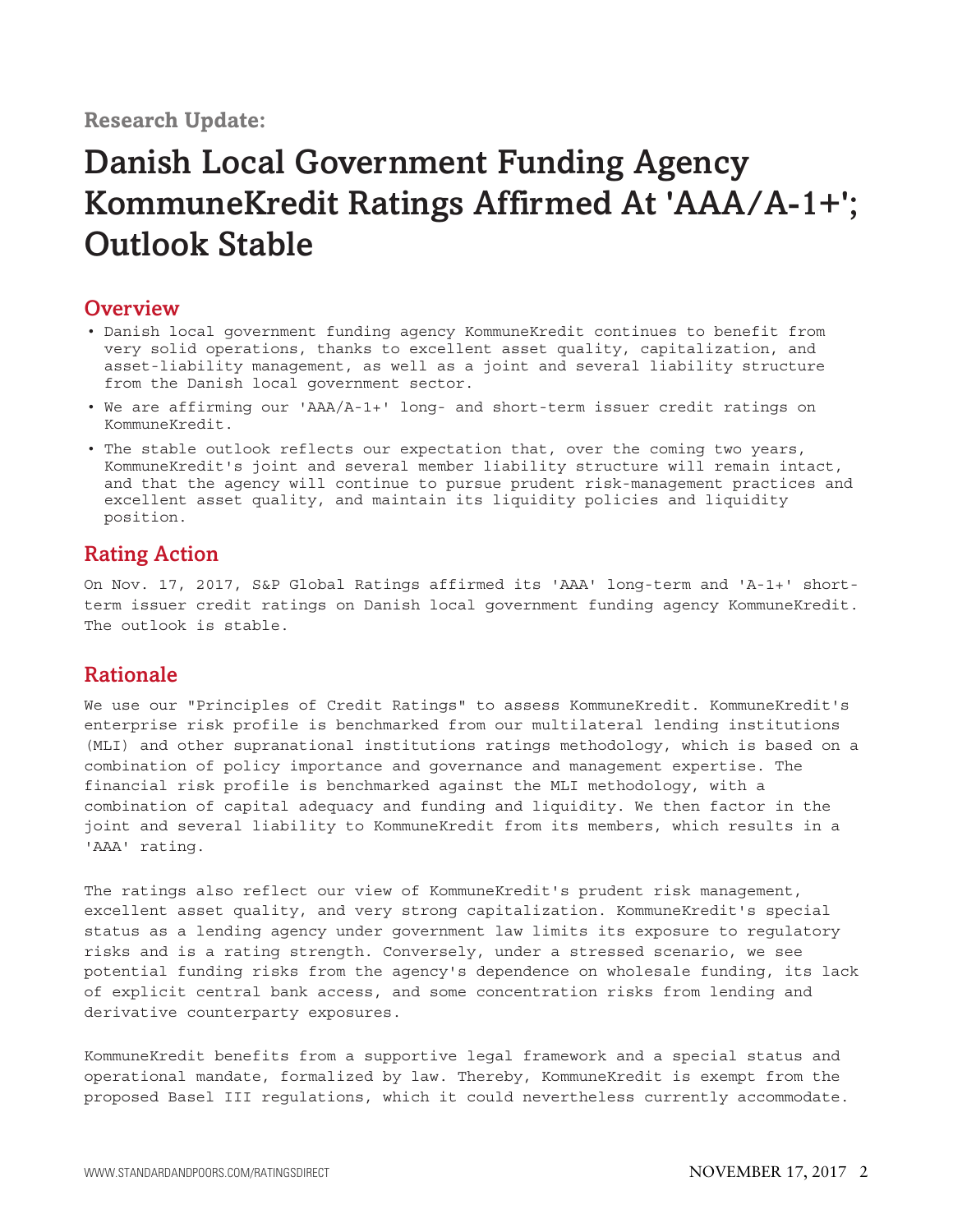KommuneKredit has a very strong capital base. The agency does not have to comply with regulatory capital ratios, but we note that our risk-adjusted capital ratio was a very strong 39% on June 30, 2017, compared with 32% on June 30, 2016. In addition, KommuneKredit's equity-to-assets ratio (leverage ratio) was a strong 3.1%, above the proposed Basel III requirement of 3%. Furthermore, the agency has stated in its financial policy that its internal goal is to maintain a ratio above 3% in the long term, although the agency is only legally required to keep its equity capital at more than 1% of total liabilities. KommuneKredit's capitalization consists solely of core equity with no need for hybrid instruments.

On June 30, 2017, KommuneKredit's total loans amounted to Danish krone (DKK) 166 billion (approximately €22.3 billion), 96% of total lending, and leasing stood at DKK6.2 billion, accounting for 4% of lending. KommuneKredit grants loans only to Danish local and regional governments (LRGs) or public-sector companies backed by municipal guarantees. The Danish LRG sector has a very supportive grant and equalization system that ensures LRGs have sufficient financing and are largely unaffected by economic downturns. Consequently, we consider the asset quality of KommuneKredit's loan book to be excellent.

KommuneKredit's credit portfolio is concentrated in the LRG sector, but we believe this is mitigated by Danish LRGs' very strong credit quality. All loans carry a zero risk weight according to the Bank for International Settlement's guidelines. KommuneKredit has never recorded loan losses or nonperforming loans from the Danish LRG sector. Consequently, the joint and several liability has never been called.

KommuneKredit's asset-liability management is prudent, and the agency strives to eliminate duration mismatches between assets and liabilities. Consequently, the agency hedges risk through derivatives, which, however, creates material counterparty exposures to financial institutions. Importantly, the agency follows prudent counterparty limitations and risk-reducing contracts--such as International Swaps and Derivatives Association master agreements and credit support annexes (CSAs)--to handle these exposures. The switch to bilateral CSA agreements could impact liquidity positions if KommuneKredit had to pledge large amounts of its securities as collateral for counterparties' derivatives claims at KommuneKredit. However, KommuneKredit has increased its prefunding to strengthen its overall liquidity position, taking into account the liquidity drain that could take place because of a collateral outflow for derivatives trading in a worst-case scenario.

Overall, KommuneKredit has limited exposure to market risks. Currency risk is minimal because all lending is typically in Danish krone and all funding in other currencies is swapped into Danish krone. Similarly, the agency reduces virtually all interest rate risk through extensive use of derivatives, whereby all fixed-rate funding of a certain size is swapped into floating rates as of the agreement date. KommuneKredit has a fixed exposure limit for interest rate risk (4.5% of equity), derived using a 1% parallel shift of the interest curve based on market values. In 2016, KommuneKredit utilized 13% of the interest rate limit, equivalent to DKK38 million of the interest rate limit of DKK299 million.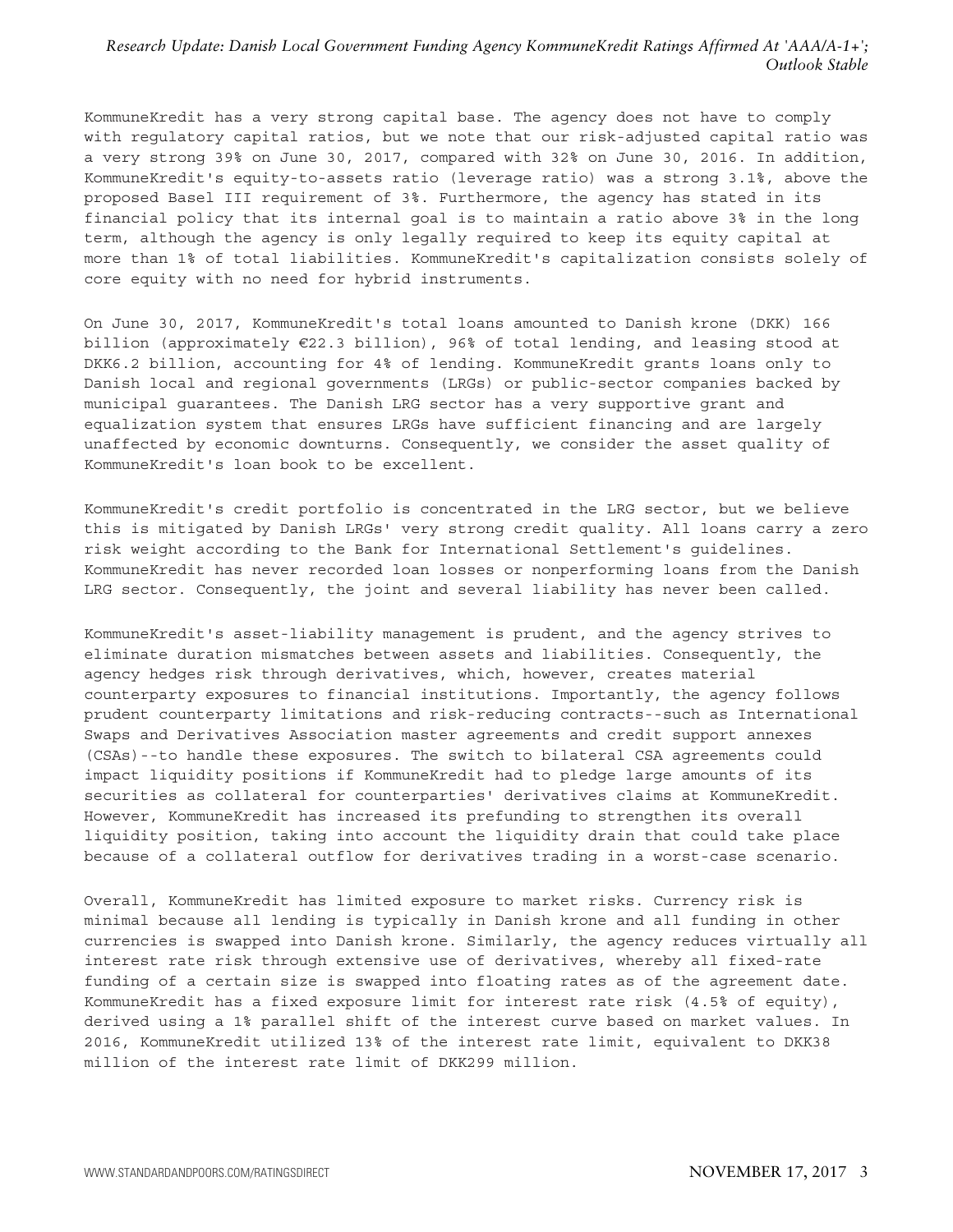On June 30, 2017, comprehensive income amounted to DKK269 million ( $€35$  million), down 13% from DKK308 million on June 30, 2016, due to a decrease in net interest income. Total lending amounted to DKK172 billion at the end of June 2017, compared with DKK169 billion in June 2016. Over the coming years, KommuneKredit forecasts continued lending in line with the LRG sector. For fullyear 2017, we expect that KommuneKredit will record comprehensive income of DKK495 million, against DKK498 million in 2016.

On June 21, 2017, the Danish government announced that it would be introducing a law reform which makes it possible to use government loans to finance social housing. Today, these schemes are financed through subsidized mortgage loans from Danish mortgage banks and through municipality-guaranteed loans from KommuneKredit. The social housing sector holds subsidized loans amounting to DKK180 billion, of which KommuneKredit has total lending of about DKK25 billion. The proposal to use government loans for social housing will be part of a future proposal to amend the Social Housing Act. If the reform is passed, we expect existing loans to finance social housing to the elderly to remain in KommuneKredit's balance sheet until maturity. However, KommuneKredit would likely not finance new loans to the sector. Consequently, banks and KommuneKredit's exposure will gradually decrease as existing loans mature.

#### **Liquidity**

KommuneKredit uses only wholesale funding (in the bond and commercial paper market, but not via deposits), so it is fully dependent on reliable access to capital markets. Hence, KommuneKredit is exposed to changed liquidity in these markets and risk appetite among institutional investors. However, KommuneKredit has access to several funding markets, very strong name recognition, prudent liquidity policies, and significant volumes of prefunded highly rated securities. Furthermore, even if KommuneKredit does not have direct central bank access, securities issued by KommuneKredit are, for banks with central bank access, eligible as collateral in the Danish central bank's monetary policy operations. At the same time, KommuneKredit's foreign currency issues are eligible as collateral at the European Central Bank, while its Danish krone issues are not eligible. This could boost KommuneKredit's liquidity in a stressed scenario as long as banks are able and willing to engage in repurchase transactions. At the same time, KommuneKredit can issue unlimited volumes of its own securities, which are eligible as collateral.

By law, KommuneKredit can hold prefunding only within a limit set by the Ministry for Economic Affairs and the Interior. The maximum is 25% of lending, and, in June 2017, it amounted to 24% of lending compared with 18% in June 2016. KommuneKredit's treasury investments are highly liquid, typically bank deposits or investments in securities rated 'AA-' or higher.

KommuneKredit monitors liquidity daily and carries out stress tests to verify that there is sufficient liquidity to sustain a prolonged funding interruption. Under a simulated worst-case scenario in September 2017, assuming all funding with call options were called simultaneously and no lending was called, KommuneKredit's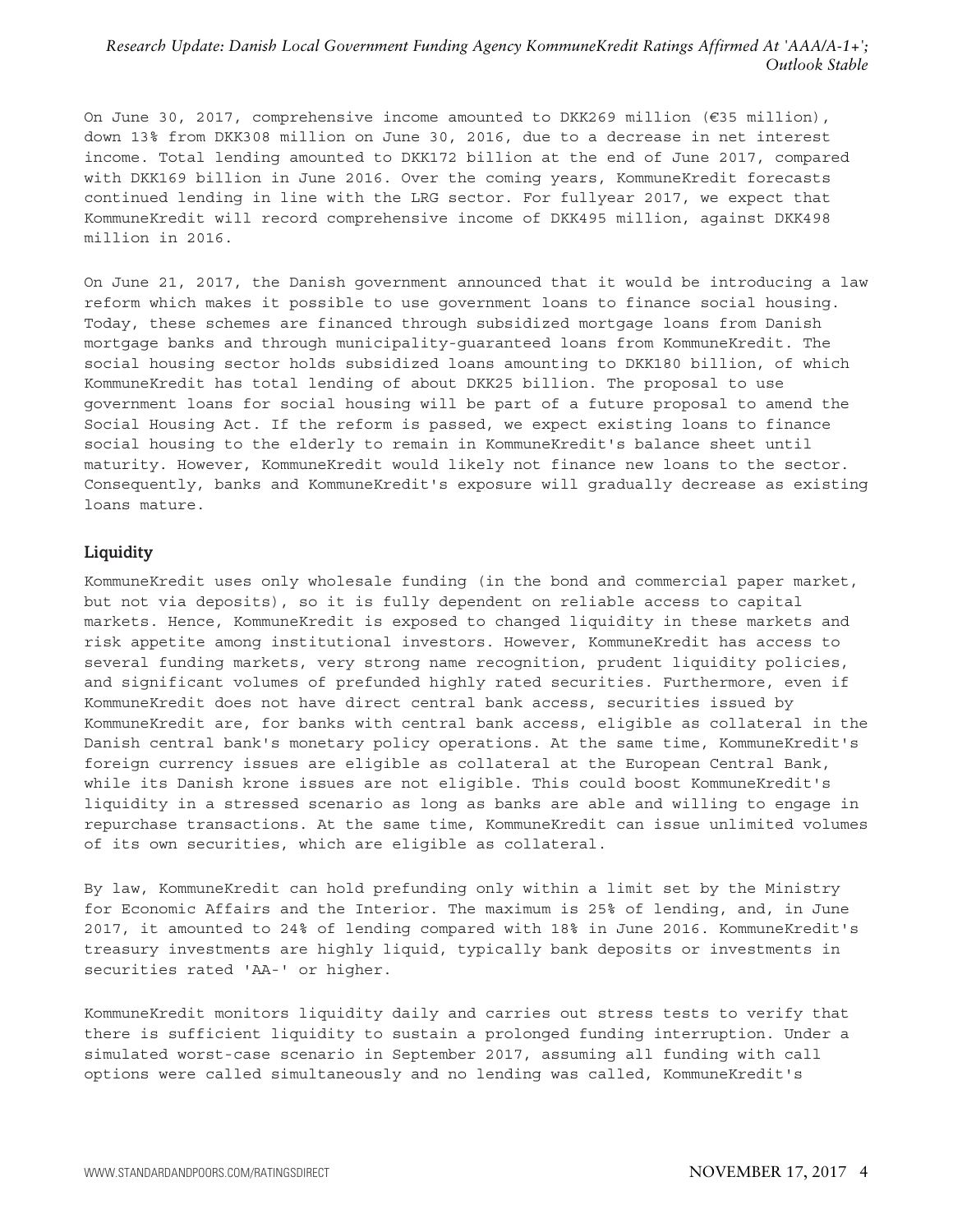<span id="page-4-0"></span>liquidity buffers were sufficient to cover 496 days of operations before resorting to equity capital, against 364 days in our worst-case scenario in September 2016.

#### **Outlook**

The stable outlook reflects our expectation that, over the coming two years, KommuneKredit's joint and several member liability structure will remain intact. It further reflects our expectation that KommuneKredit will continue its prudent risk management and maintain its excellent asset quality, as well as sustaining its liquidity policies and positions.

Downward pressure on the ratings could arise if KommuneKredit's liquidity position weakened significantly, if its funding capacity deteriorated, or if our view of its management and risk-management practices were to weaken. A substantial deterioration of the quality of loans or securities investments, or a downward revision of our assessment of the member liability structure, could also lead to a negative rating action.

| <b>KommuneKredit Key Statistics</b>                  |                        |         |         |         |  |  |
|------------------------------------------------------|------------------------|---------|---------|---------|--|--|
|                                                      | --Year ended Dec. 31-- |         |         |         |  |  |
| (Mil DKK)                                            | 2016                   | 2015    | 2014    | 2013    |  |  |
| Adjusted assets                                      | 223,938                | 213,199 | 201,413 | 184,239 |  |  |
| Customer loans (gross)                               | 168,589                | 157,693 | 152,085 | 142,711 |  |  |
| Adjusted common equity                               | 6,844                  | 6,347   | 6,244   | 5,995   |  |  |
| Operating revenues                                   | 745                    | 223     | 433     | 428     |  |  |
| Noninterest expenses                                 | 106                    | 96      | 95      | 96      |  |  |
| Core earnings                                        | 498                    | 104     | 254     | 279     |  |  |
| <b>CAPITAL AND EARNINGS (%)</b>                      |                        |         |         |         |  |  |
| Net interest income/operating revenues               | 88.1                   | 302.2   | 103.9   | 117.5   |  |  |
| Noninterest expenses/operating revenues              | 14.2                   | 43.0    | 21.9    | 22.4    |  |  |
| Preprovision operating income/average assets         | 0.3                    | 0.1     | 0.2     | 0.2     |  |  |
| Core earnings/average managed assets                 | 0.2                    | 0.1     | 0.1     | 0.2     |  |  |
| <b>RISK POSITION (%)</b>                             |                        |         |         |         |  |  |
| Growth in customer loans                             | 6.9                    | 3.7     | 6.6     | 4.7     |  |  |
| Total managed assets/adjusted common equity (x)      | 32.7                   | 33.6    | 32.3    | 30.7    |  |  |
| <b>FUNDING AND LIQUIDITY (%)</b>                     |                        |         |         |         |  |  |
| Long term funding ratio                              | 79.1                   | 69.2    | 59.9    | 70.9    |  |  |
| Short-term wholesale funding/funding base            | 21.6                   | 31.8    | 41.4    | 30.1    |  |  |
| Broad liquid assets/short-term wholesale funding (x) | 0.6                    | 0.4     | 0.3     | 0.5     |  |  |
| Short-term wholesale funding/total wholesale funding | 21.6                   | 31.8    | 41.4    | 30.1    |  |  |

DKK--Danish krone.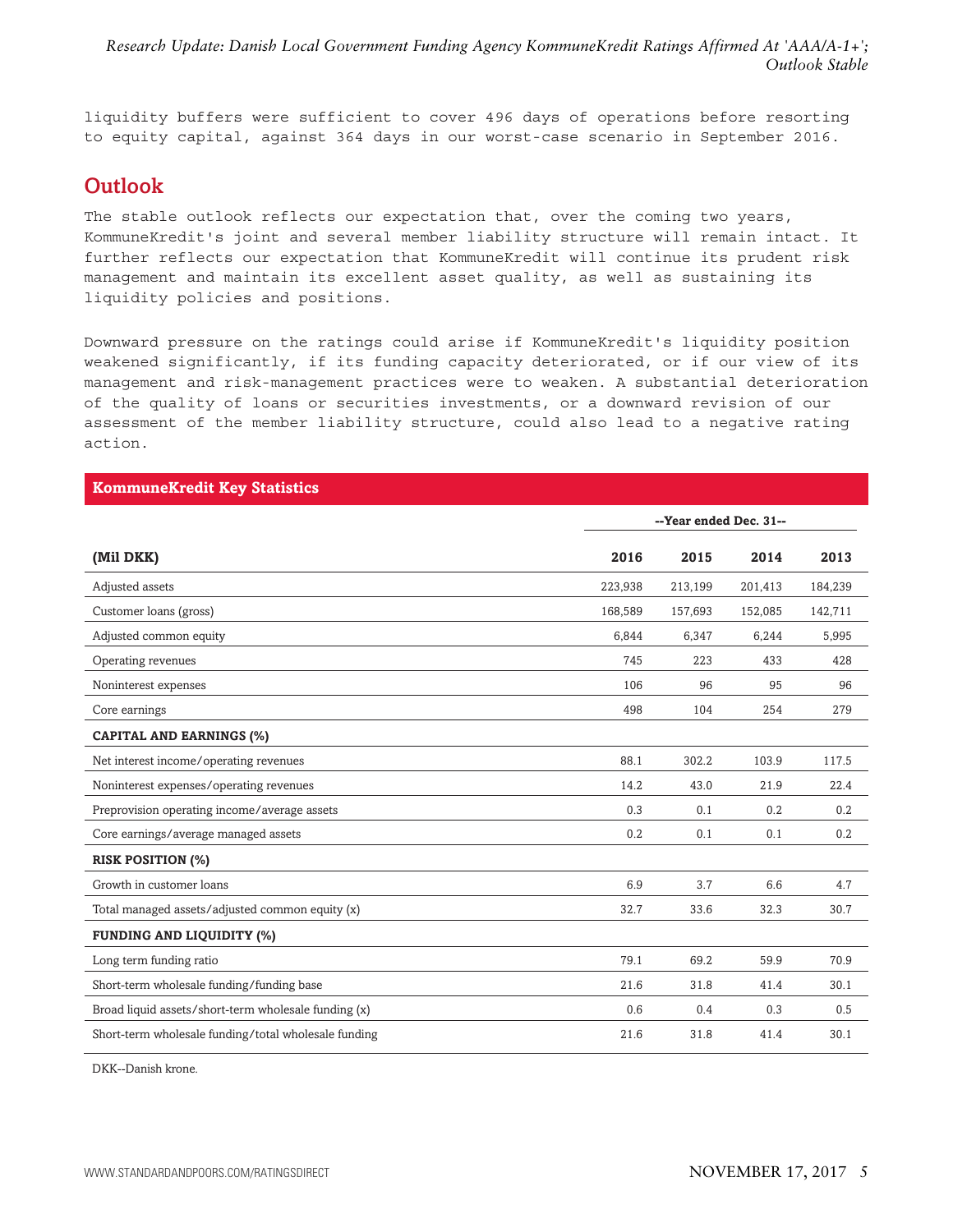#### <span id="page-5-0"></span>**Related Criteria And Research**

#### **Related Criteria**

- General Criteria: Methodology For Linking Long-Term And Short-Term Ratings April 07, 2017
- Criteria Governments General: Multilateral Lending Institutions And Other Supranational Institutions Ratings Methodology - November 26, 2012
- Criteria Financial Institutions Banks: Banks: Rating Methodology And Assumptions - November 09, 2011
- General Criteria: Principles Of Credit Ratings February 16, 2011
- General Criteria: Use Of CreditWatch And Outlooks September 14, 2009

#### **Related Research**

• Research Update: Kingdom of Denmark 'AAA/A-1+' Ratings Affirmed; Outlook Stable - September 15, 2017

#### **Ratings List**

#### Rating

|                            | To              | From            |
|----------------------------|-----------------|-----------------|
| KommuneKredit              |                 |                 |
| Issuer Credit Rating       |                 |                 |
| Foreign and Local Currency | AAA/Stable/A-1+ | AAA/Stable/A-1+ |
| Senior Unsecured           |                 |                 |
| Foreign and Local Currency | AAA             | AAA             |
| Short-Term Debt            |                 |                 |
| Foreign and Local Currency | $A - 1 +$       | $A - 1 +$       |
| Commercial Paper           |                 |                 |
| Foreign Currency           | $A-1+$          | $A - 1 +$       |

Certain terms used in this report, particularly certain adjectives used to express our view on rating relevant factors, have specific meanings ascribed to them in our criteria, and should therefore be read in conjunction with such criteria. Please see Ratings Criteria at www.standardandpoors.com for further information. Complete ratings information is available to subscribers of RatingsDirect at www.capitaliq.com. All ratings affected by this rating action can be found on S&P Global Ratings' public website at www.standardandpoors.com. Use the Ratings search box located in the left column. Alternatively, call one of the following S&P Global Ratings numbers: Client Support Europe (44) 20-7176-7176; London Press Office (44) 20-7176-3605; Paris (33) 1-4420-6708; Frankfurt (49) 69-33-999-225; Stockholm (46) 8-440-5914; or Moscow 7 (495) 783-4009.

#### **Additional Contact:**

International Public Finance Ratings Europe; PublicFinanceEurope@spglobal.com